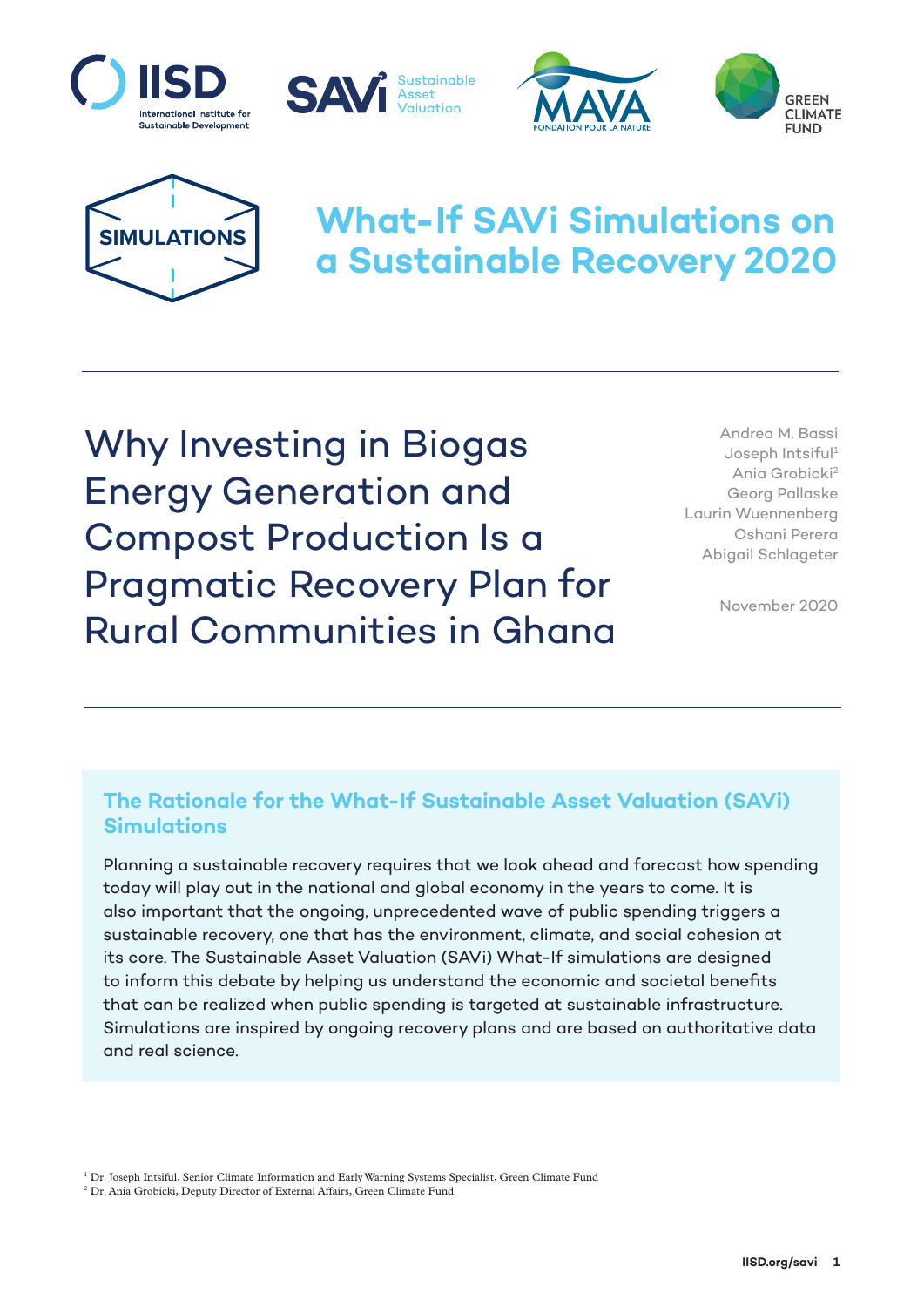# **Section 1. About This What-If Simulation**

This simulation estimates the additional costs and benefits for a rural community in Ghana from investing in biogas energy generation and compost production based on pig manure reuse. It assesses if such investments could be targeted by sustainable recovery financing. To do so, we draw from preliminary work and simulations undertaken with the Green Climate Fund (GCF). We explored whether biogas energy generation and compost production could be considered by the GCF for (concessional) financing and/or other financial and non-financial support measures in the context of sustainable and climate-resilient communities in Ghana. This simulation hence evaluates whether investing in biogas energy generation and compost production would contribute to sustainable community development in light of the economic challenges posed by the COVID-19 pandemic.

The reuse of pig manure assumed in this simulation creates business opportunities for locals, thereby improving livelihoods in the long term. Further, biogas energy generation in rural communities could provide a new energy source and avoid some of the current community expenses for purchasing electricity. In addition, biogas energy generation reduces reliance on fossil fuels and mitigate negative climate and health impacts. Compost production based on pig manure could replace chemical fertilizers used in the project area and thus improve access to fertilizer in the community while sustainably increasing soil productivity. Moreover, pig manure use would prevent nutrients in excretions from running into freshwater bodies, hence reducing water treatment costs and avoiding human health impacts. These additional benefits associated with pig manure reuse would contribute to sustainable community development in Ghana.

# **Section 2. The SAVi Simulation Results**

# **Overview**

This SAVi assessment consists of:

- A valuation of the costs and benefits of investing in biogas energy generation based on reusing pig manure.
- A valuation of the costs and benefits of investing in compost production based on reusing pig manure to replace chemical fertilizer use.

The simulation is based on the following assumptions:

- The 4,047 ha project area serves to farm 10,000 pigs.
- 50% of the manure that is available for productive purposes will be used to produce biogas, generating 107,156 megawatt hours (MWh) of electricity over a 30-year period.
- The remaining 50% of manure available for productive purposes will be used for compost production.
- The 1,676 tons of compost produced will replace chemical fertilizers currently purchased and used on the 4,047ha project area.
- A project timeline of 30 years is assumed for both interventions.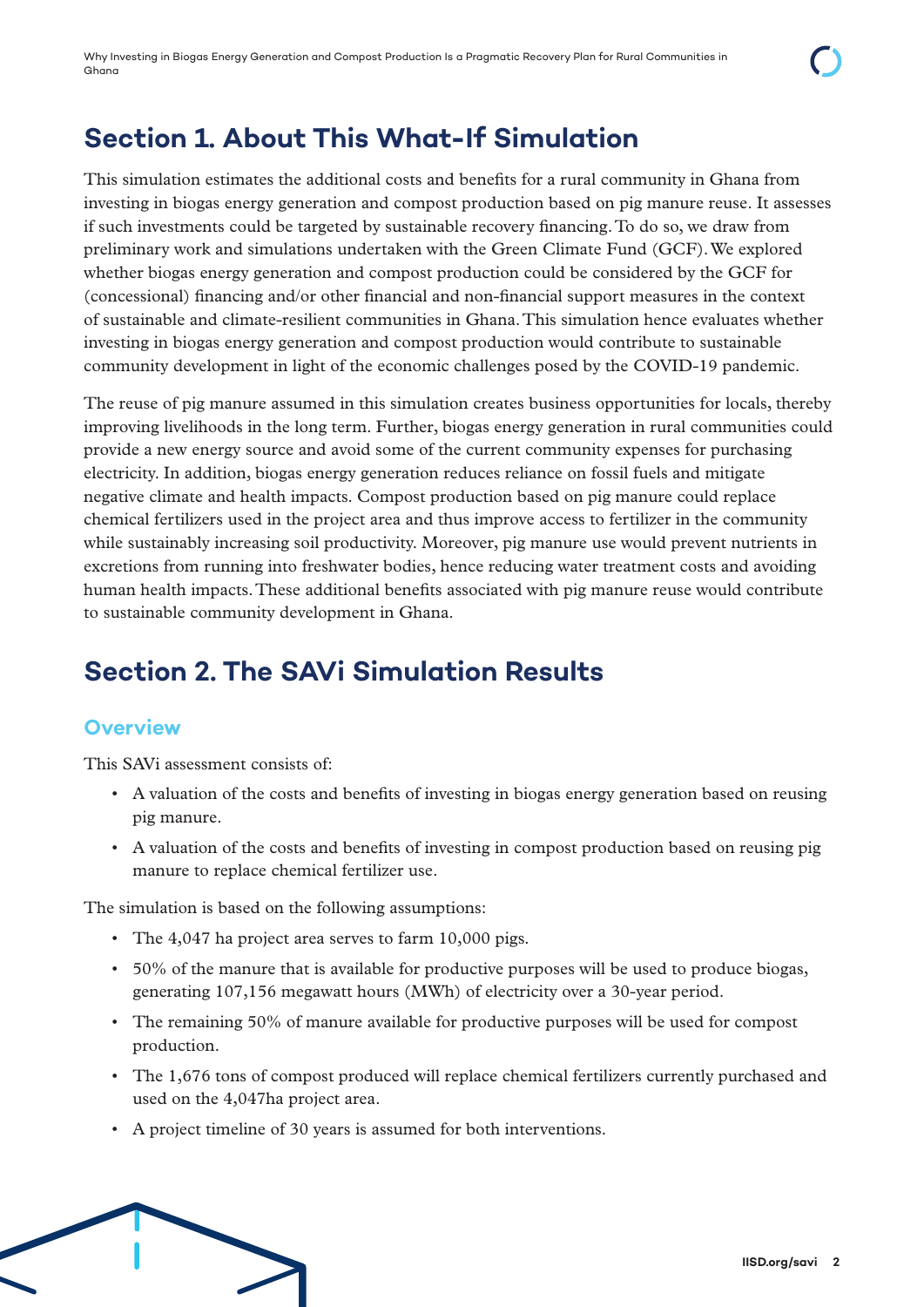Tables 1 and 2 present an overview of cost and benefit factors assessed in this simulation.

**Table 1.** Costs and benefits of biogas energy generation from pig manure reuse

| <b>Costs</b>    | • Capital costs for biogas energy generation plant<br>• Operation and maintenance (O&M) costs                                                                                         |
|-----------------|---------------------------------------------------------------------------------------------------------------------------------------------------------------------------------------|
| <b>Benefits</b> | • Avoided cost of purchasing electricity from the grid<br>• Avoided social cost of carbon (SCC) due to reduced purchasing of<br>electricity from carbon-intensive power from the grid |

**Table 2.** Costs and benefits of compost production from pig manure reuse

| <b>Costs</b>    | • Compost production costs, primarily for a biogas digester<br>• Added costs for local farmers to purchase compost compared to costs for<br>chemical fertilizers            |
|-----------------|-----------------------------------------------------------------------------------------------------------------------------------------------------------------------------|
| <b>Benefits</b> | • Revenues from compost sales<br>• Avoided wastewater treatment costs due to avoided nitrogen runoff into<br>local waterways from excreted pig manure left on open pastures |

Table 3 provides an overview of the What-If simulation results for the first five years of implementing both pig manure reuse projects: the biogas energy generation and compost production. While the net results from a project owner´s point of view are slightly negative, the net societal results are already positive in the short term thanks to the additional societal-wide benefits generated by both projects. Table 4 presents the simulation results for a 30-year timeframe. The results demonstrate considerable positive net results from both the project owner and the societal standpoint. Over the lifetime of both assessed interventions, society will realize a net benefit of almost USD 14 million.

The positive results suggest that pig manure reuse is an economically attractive investment opportunity for farmers in rural communities as well as for the community as a whole. The investments would contribute to a sustainable recovery and enable long-term sustainable community development in the project area in Ghana. The slightly deficient net project results over the fiveyear time horizon might suggest that sustainable recovery financing provided by public funders and donors such as the GCF could be useful in the short term. These could be allocated in the form of concessional lending to cover part of the capital costs. Other financial support measures could be provided, such as guarantees for de-risking purposes to reduce commercial interest rates and the repayment burden and, moreover, crowd in commercial lenders and private investors for long-term financing of the projects.

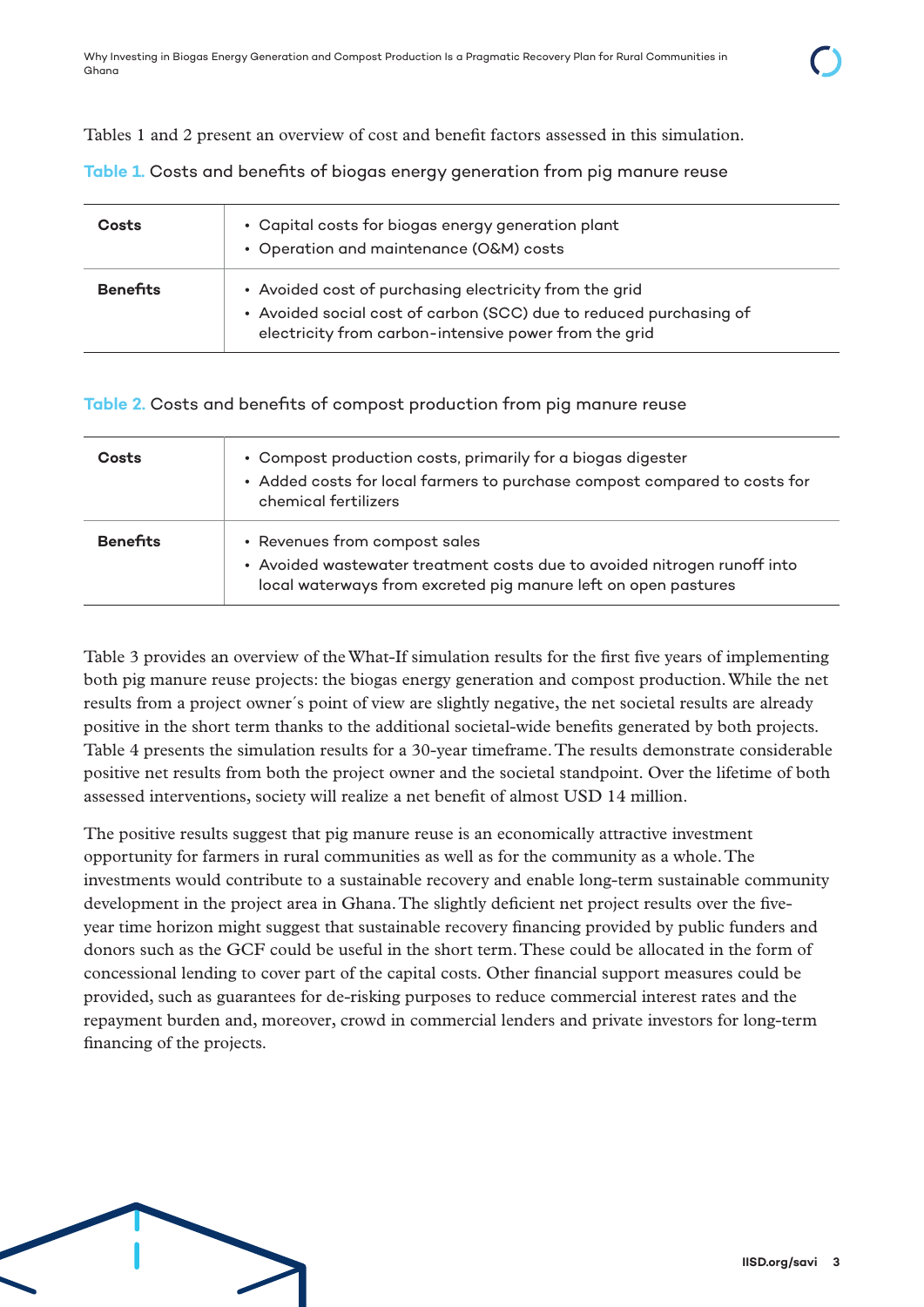| Cumulative results of biogas energy generation and compost<br>production from pig manure reuse over five-year project timeline | <b>Cumulative value after</b><br>five years (USD) |
|--------------------------------------------------------------------------------------------------------------------------------|---------------------------------------------------|
| <b>Costs</b>                                                                                                                   |                                                   |
| Total biogas energy generation costs                                                                                           | 1,223,000                                         |
| Compost production cost                                                                                                        | 353,000                                           |
| (A) Total costs                                                                                                                | 1,577,000                                         |
| <b>Revenues</b>                                                                                                                |                                                   |
| Total revenues from household electricity demand                                                                               | 1,072,000                                         |
| Total revenues from local sales of compost                                                                                     | 353,000                                           |
| (B) Total revenues                                                                                                             | 1,425,000                                         |
| Net project results: (B)-(A)                                                                                                   | (152,000)                                         |
| <b>Additional benefits and costs</b>                                                                                           |                                                   |
| Avoided SCC due to reduced carbon-intensive electricity<br>consumption                                                         | 412,000                                           |
| Additional cost of using fertilizer from compost                                                                               | (87,000)                                          |
| Avoided water treatment cost                                                                                                   | 1,232,000                                         |
| (C) Total co-benefits                                                                                                          | 1,557,000                                         |
| Net societal result: (B)+(C)-(A)                                                                                               | 1,139,000                                         |

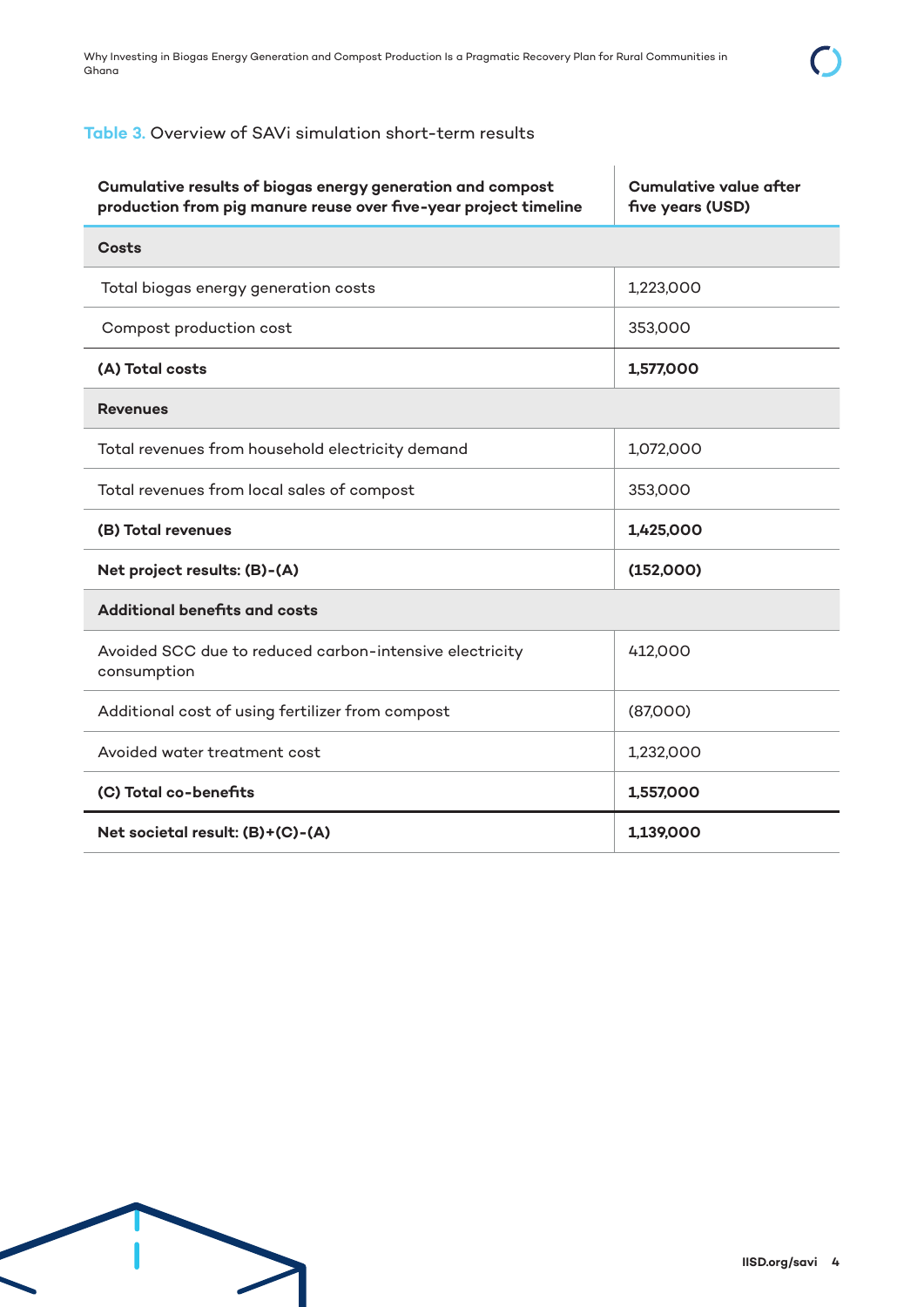#### **Table 4.** Overview of SAVi simulation long-term results

| Cumulative results of biogas energy generation and compost<br>production from pig manure reuse over 30-year project timeline | <b>Cumulative value after</b><br>30 years (USD) |
|------------------------------------------------------------------------------------------------------------------------------|-------------------------------------------------|
| Costs                                                                                                                        |                                                 |
| Total biogas energy generation costs                                                                                         | 2,243,000                                       |
| Compost production cost                                                                                                      | 2,120,000                                       |
| (A) Total costs                                                                                                              | 4,363,000                                       |
| <b>Revenues</b>                                                                                                              |                                                 |
| Total revenues from household electricity demand                                                                             | 6,430,000                                       |
| Total revenues from local sales of compost                                                                                   | 2,120,000                                       |
| (B) Total revenues                                                                                                           | 8,550,000                                       |
| Net project results (B)- (A)                                                                                                 | 4,187,000                                       |
| <b>Additional benefits and costs</b>                                                                                         |                                                 |
| Avoided SCC due to reduced carbon-intensive electricity<br>consumption                                                       | 2,471,000                                       |
| Additional cost of using fertilizer from compost                                                                             | (523,000)                                       |
| Avoided water treatment cost                                                                                                 | 7,394,000                                       |
| (C) Total co-benefits                                                                                                        | 9,342,000                                       |
| Net societal result (B)+(C)-(A)                                                                                              | 14,052,000                                      |

## **A Closer Look at the Simulation for Biogas Energy Generation**

Table 5 presents the short-term results of the What-If simulation for biogas energy generation. Table 6 presents the long-term results.

First, total costs in Table 5 represent the capital costs of installing a biogas energy generation plant as well as the O&M costs over a period of five years. Given the assumptions that manure available will be sufficient to generate 3,572 MWh of electricity annually, a total of 107,156 MWh electricity can be generated over the assumed 30-year lifetime of the plant. The capital costs for a biogas energy generation plant with this capacity amounts to USD 1.019 million. The associated O&M costs for the first five years is USD 204,000.

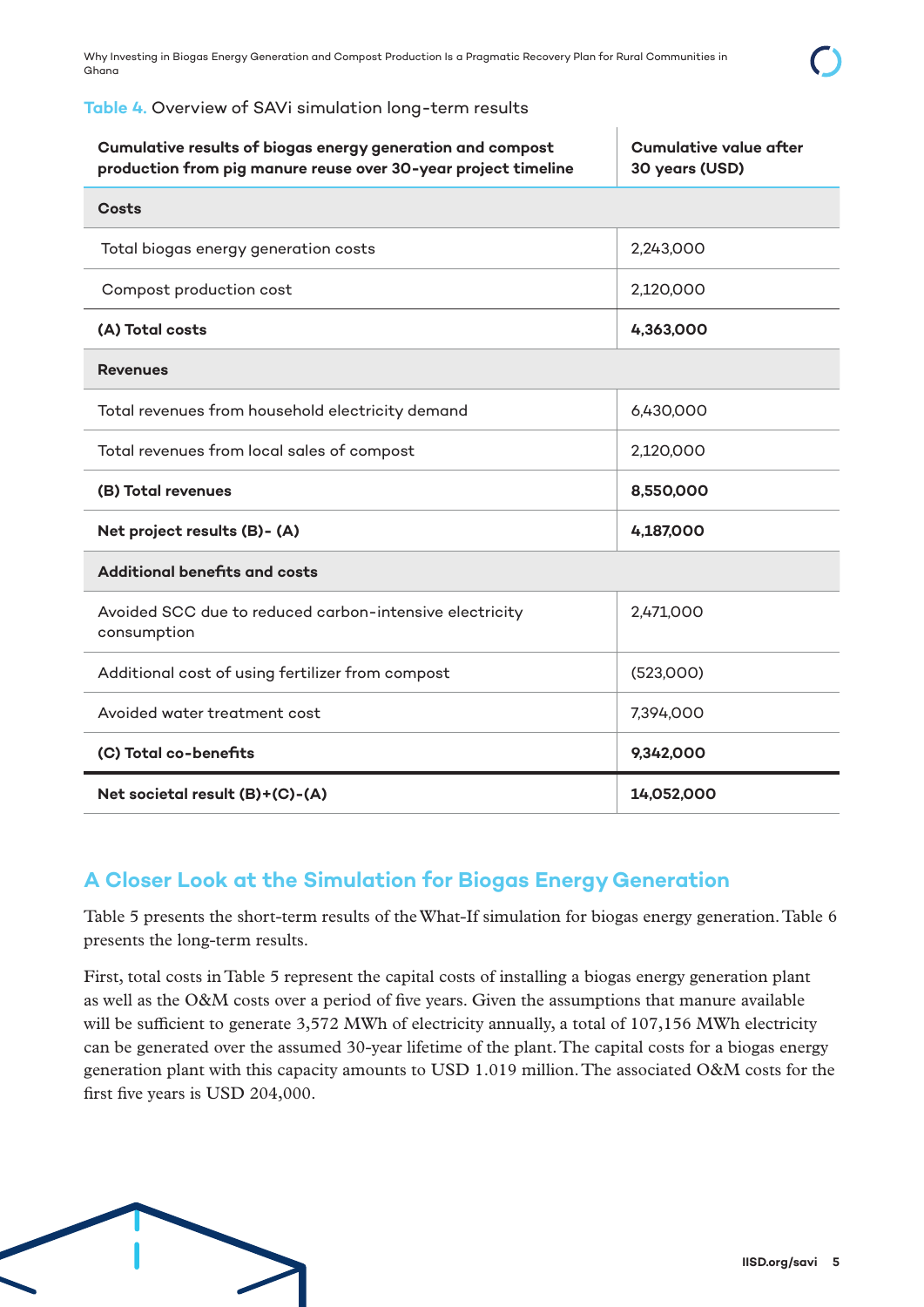Second, assuming an electricity sales price of USD 60 per MWh to local households, biogas production yields revenues of USD 1.072 million in the first five years. While from the project owner's standpoint this results in a net loss of USD 151,000 in the short term, accounting for related societal benefits leads to a positive short-term result.

Biogas energy generation reduces the use of coal for energy generation and thus reduces coal-related carbon emissions. Over 30 years, the cumulative reduction in emissions totals almost 79,724 tons carbon dioxide equivalent  $(CO_2$ eq). The SCC is applied to value the avoided carbon emissions in monetary terms. The SCC is a measure of the loss of human welfare that is caused by emitting one additional ton of  $CO_2$ e emissions (Nordhaus, 2017). Assuming SCC is USD 31/ton  $CO_2$ eq, over a period of 30 years the total avoided SCC from replacing a share of coal power generation by biogas power generation is projected at USD 412,000 in the short term. When the avoided SCC is incorporated in the analysis to reflect a societal standpoint, the short-term net result rises to USD 261,000.

Table 6 presents the simulation results over a 30-year timespan. The results suggest that in the long term, the project represents a net gain of USD 4.187 million from the project owner's standpoint. This suggests that the high capital costs of implementing a biogas energy generation plant will be covered in the long term by the revenues generated, making it an attractive long-term investment. When the additional benefits from the avoided SCC are accounted for, the long-term net benefits total USD 6.658 million, making the investment even more attractive from a societal standpoint.

The negative short-term result from a project owner's perspective might suggest that sustainable recovery support provided by public funders and donors, such as the GCF, could be useful to incentivize such investments. Financial support could allow producers to realize positive net results in the short and long terms. Further, pig manure reuse creates opportunities to improve the livelihoods of local people because of employment and additional income generation.

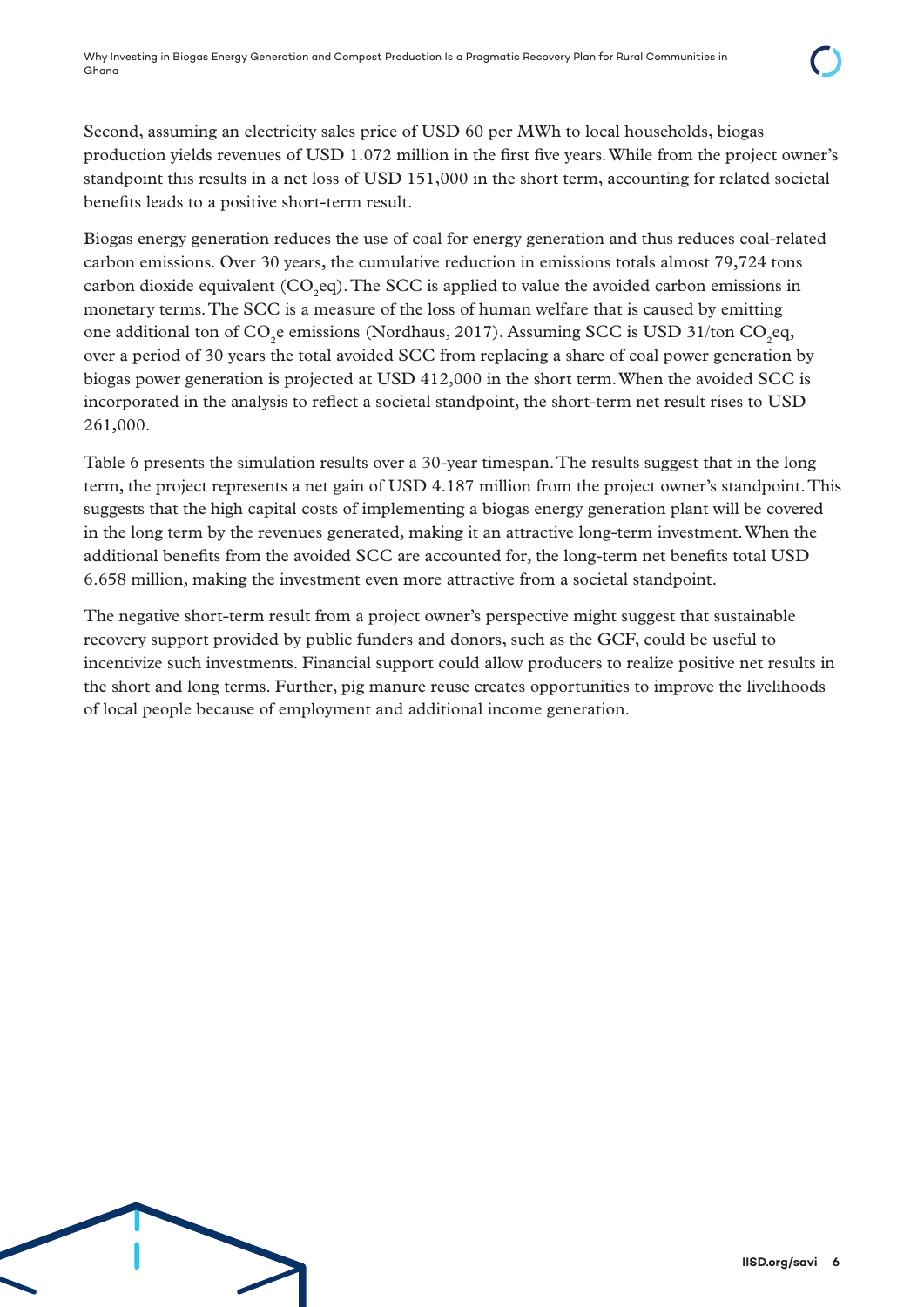### **Table 5.** Short-term results of the simulation for biogas energy generation

| Results of biogas energy generation from pig manure reuse over<br>five-year project timeline            | Cumulative value after<br>five years (USD) |
|---------------------------------------------------------------------------------------------------------|--------------------------------------------|
| Costs                                                                                                   |                                            |
| Capital costs of biogas energy generation                                                               | 1,019,000                                  |
| O&M costs of biogas energy generation                                                                   | 204,000                                    |
| (A) Total costs                                                                                         | 1,223,000                                  |
| (B) Revenues: Total revenues from household electricity demand                                          | 1,072,000                                  |
| Net project results (B)-(A)                                                                             | (151,000)                                  |
| <b>(C) Additional benefits:</b> Avoided SCC due to reduced carbon-<br>intensive electricity consumption | 412,000                                    |
| Net societal result $(B)+(C)-(A)$                                                                       | 261,000                                    |

**Table 6.** Long-term results of the simulation for biogas energy generation

| Results of biogas energy generation from pig manure reuse over<br>30-year project timeline              | Cumulative value after<br>30 years (USD) |
|---------------------------------------------------------------------------------------------------------|------------------------------------------|
| Costs                                                                                                   |                                          |
| Capital costs of biogas energy generation                                                               | 1,019,000                                |
| O&M costs of biogas energy generation                                                                   | 1,223,000                                |
| (A) Total costs                                                                                         | 2,243,000                                |
| (B) Revenues: Total revenues from household electricity demand                                          | 6,430,000                                |
| Net project results (B)-(A)                                                                             | 4,187,000                                |
| <b>(C) Additional benefits:</b> Avoided SCC due to reduced carbon-<br>intensive electricity consumption | 2,471,000                                |
| Net societal result (B)+(C)-(A)                                                                         | 6,658,000                                |

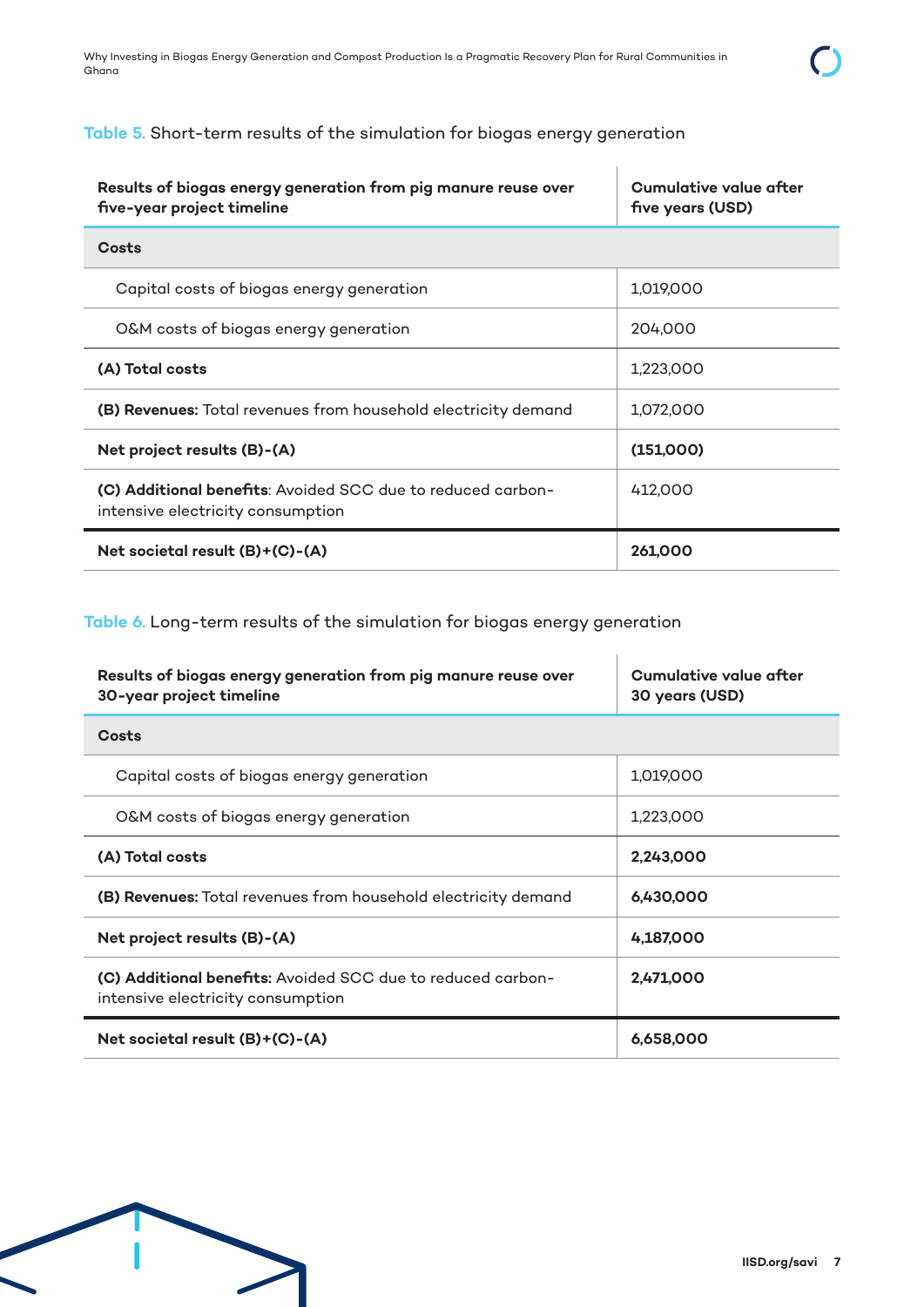## **A Closer Look at the Simulation for Compost Production to Replace Chemical Fertilizers**

Table 7 presents short-term results for the What-If simulation of compost production. Table 8 presents the long-term results.

First, the simulation assumes that 1,676 tons of compost can be produced annually from the manure that is available. Assuming compost production costs are EUR 39 per ton (approximately USD 42), the total production costs are USD 353,000 for the first five years. The simulation assumes that compost is sold at the cost of production. Revenues from local compost sales are hence projected to be USD 353,000 in the first five years. This means that the producer will break even in the short term.

While there is neither a net gain nor loss from the producer's perspective, other benefit and cost factors can be considered from a societal point of view. Using compost instead of traditional chemical fertilizers would actually increase the farmer's input costs. Comparing the nutrient content in compost to that of chemical fertilizers, the 1,676 tons of compost produced annually has the potential to replace 190 tons of chemical fertilizer. Considering the cost of purchasing locally produced compost to be 42 USD/ton and the cost of chemical fertilizers to be 280 USD/ton, the additional annual cost from substituting chemical fertilizer with locally produced compost is USD 17,400. This amounts to USD 87,000 over the first five years. While this is an additional cost for local farmers, the local compost production guarantees continuous access to natural fertilizers and less dependency on availability of chemical fertilizers and potential market price fluctuations.

Moreover, using manure for productive purposes instead of leaving it on pastures prevents nitrogen from ending up in local waterways, which can be harmful to freshwater access and biodiversity. For the case of reusing manure, the simulation projects avoided nitrogen loadings to be around 49.6 tons per year. This can be valued in monetary terms by considering avoided water treatment costs. Assuming wastewater treatment cost of 5,100 USD per ton of nitrogen in local waterways, the reuse of manure will avoid a treatment cost of USD 1.232 million in the short term. When both of these societal impacts are considered, the additional fertilizer purchasing expenses by farmers and the avoided water treatment costs, compost production leads to a net gain of more than USD 1.1 million in the short term.

Table 8 presents the results for compost production over a 30-year timespan. While over the long term the producer is still breaking even, the net result from a societal standpoint amounts to USD 6.9 million. Considering that compost producers only break even but do not generate an attractive return on investment, the incentives for implementing the compost production project are not particularly high. Financial support by public funds such as the GCF could create incentives to implement this project and might be used to subsidize the purchasing price for local compost to make its purchasing less costly for local farmers. Local compost production is an attractive option for sustainable community development and sustainable recovery efforts because it enhances economic activities in the community, reduces the need for water treatment and protects the environment through decreased nitrogen loadings and lowered chemical fertilizer use.

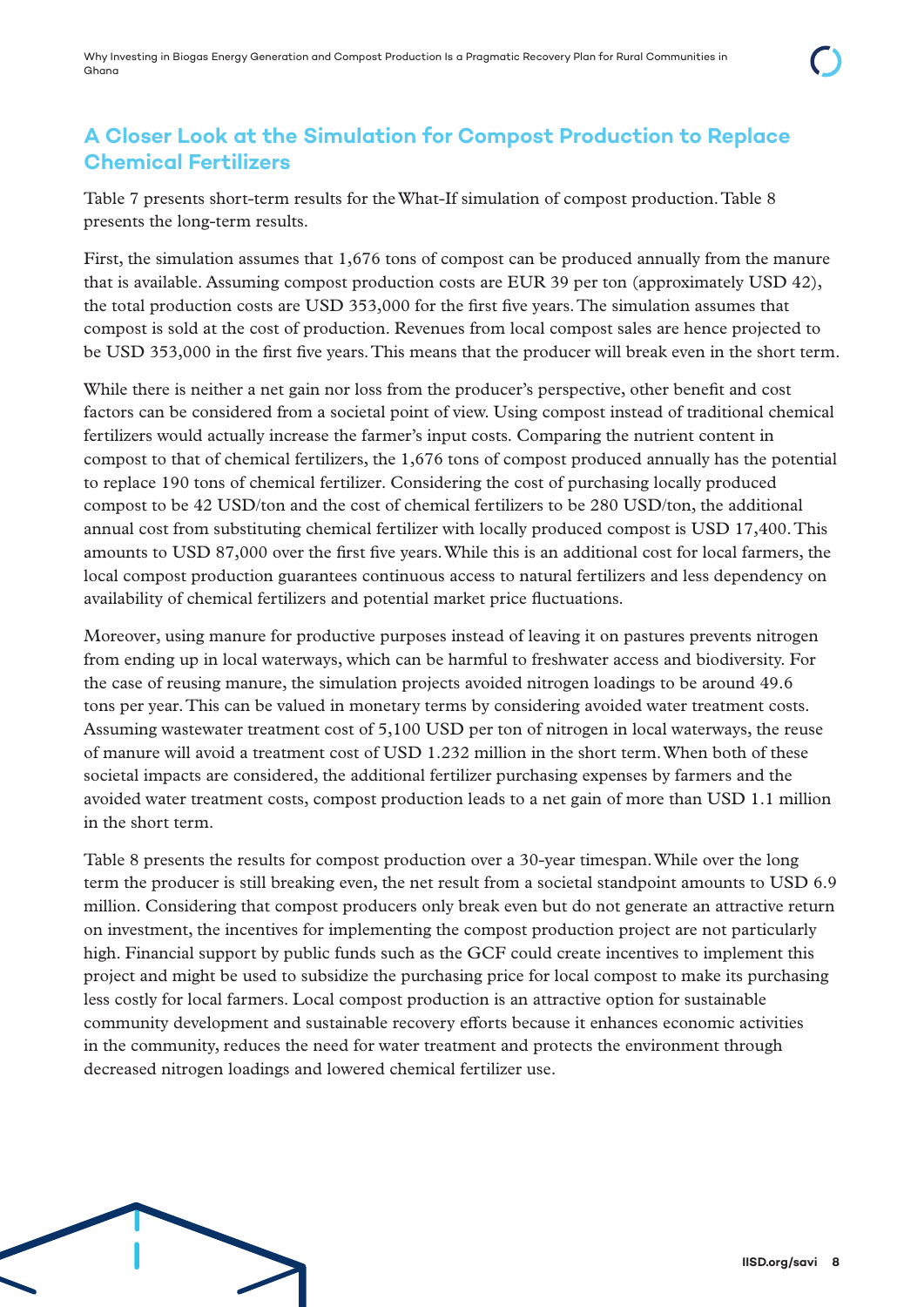### **Table 7.** Short-term results of the simulation for compost production

| Results of compost production from pig manure reuse over five-<br>year project timeline | Cumulative value after<br>five years (USD) |  |
|-----------------------------------------------------------------------------------------|--------------------------------------------|--|
| (A) Costs for compost production                                                        | 353,000                                    |  |
| (B) Revenues: from local sales of compost                                               | 353,000                                    |  |
| Net project results (B)-(A)                                                             | O                                          |  |
| (C) Additional benefits and costs:                                                      |                                            |  |
| Additional cost of using fertilizer from compost                                        | (87,000)                                   |  |
| Avoided water treatment cost                                                            | 1,232,000                                  |  |
| Net societal result (B)+(C)-(A)                                                         | 1,145,000                                  |  |

**Table 8.** Long-term results of the simulation for compost production

| Results of compost production from pig manure reuse over 30-year<br>project timeline | Cumulative value after<br>30 years (USD) |
|--------------------------------------------------------------------------------------|------------------------------------------|
| (A) Costs for compost production                                                     | 2.120.000                                |
| (B) Revenues: from local sales of compost                                            | 2,120,000                                |
| Net project results (B)-(A)                                                          | O                                        |
| (C) Additional benefits and costs:                                                   |                                          |
| Additional cost of using fertilizer from compost                                     | (523.000)                                |
| Avoided water treatment cost                                                         | 7,394,000                                |
| Net societal result (B)+(C)-(A)                                                      | 6,871,000                                |

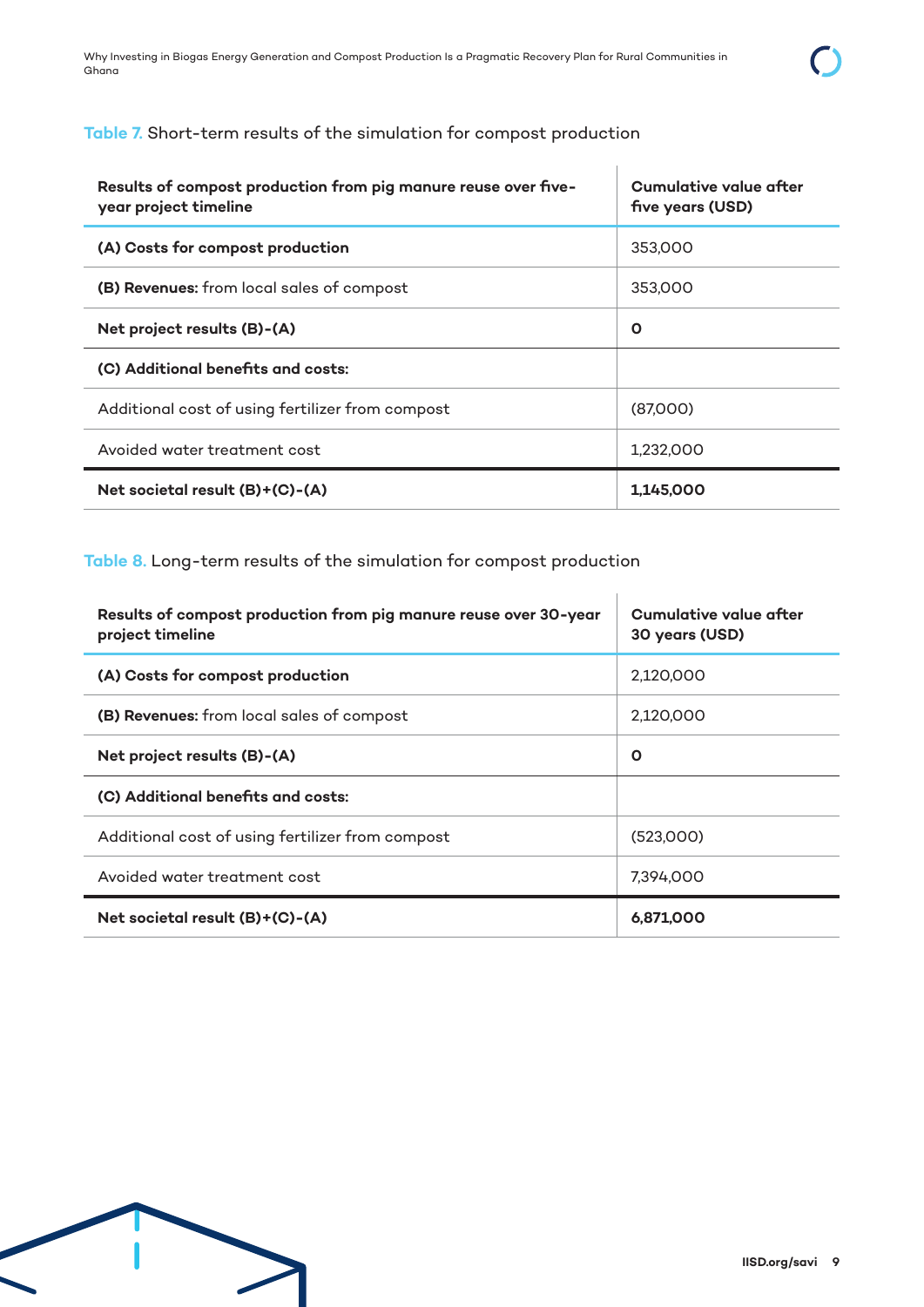# **Section 3. Using the Results of This Simulation**

This SAVi What-If simulation on biogas energy generation and compost production provides two key insights. First, the investment in pig manure reuse creates societal benefits by creating local economic activities, generating jobs, avoiding water pollution, and reducing carbon emissions. In addition, by providing access to locally produced fertilizers, it also supports land productivity and nutrition, outcomes to consider when investing in sustainable agriculture. This intervention allows rural communities to be more self-sufficient and generate employment opportunities using a circular economy approach.

Second, the value of this investment is not expressed by its profitability. In fact, it is assumed that if fertilizer and energy are locally produced and locally used they will not be sold at a premium price. Instead, this investment is an enabler for other interventions (such as sustainable agriculture practices) that can lead to higher profitability from crop production. Further, it leads to lower community costs (such as for wastewater treatment) or, if water is not treated, it reduces the impact of wastewater on human health and ecosystems.

In sum, investing in pig manure reuse options is an excellent complement to support the creation of sustainable and climate-resilient communities. Especially in the context of COVID-19, public donors and funders should consider providing sustainable recovery support for such circular economy opportunities to create entrepreneurship, realize community benefits, and protect the environment.

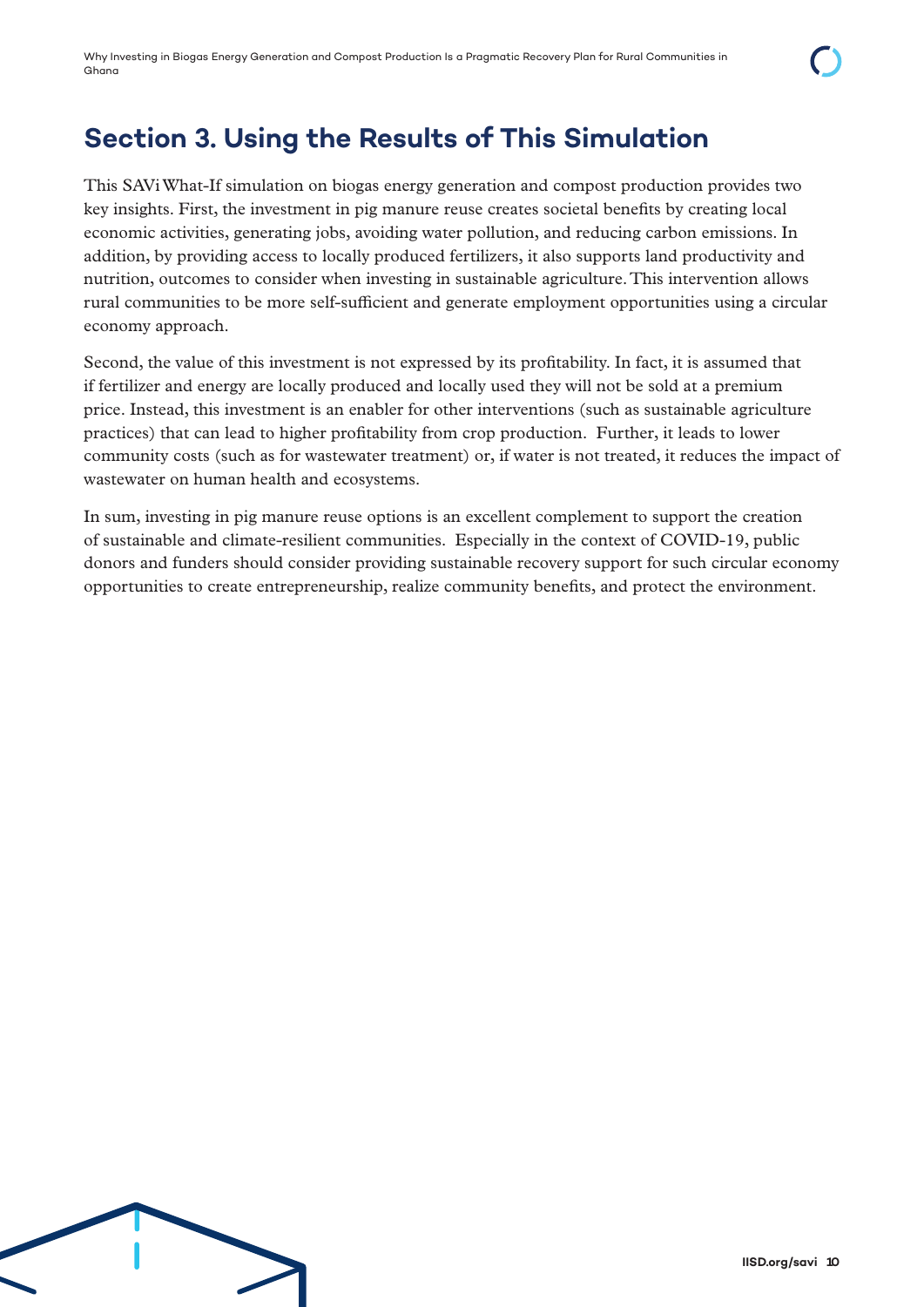# **Section 4. The Design of the Simulation**

## **Table 9.** Simulation details

#### **Manure use for biogas energy**

| Capital cost                                          | This estimate assumes pigs produce 8.630137 kg/head/<br>day of manure based on Statistics Netherlands (2012) and<br>assuming 25% of the manure produced is available for biogas<br>energy generation. An estimated .51 MW required capacity<br>was estimated based on the assumption that each ton of pig<br>manure has an energy generation potential of 0.039 tonne<br>of oil equivalent (TOE), which is equivalent to a potential<br>electricity generation of 11.63 MWh per ton of manure, as<br>estimated in an IEA study (IEA, 2020). Assuming there is a<br>capital cost of EUR 2,000,000/MW, as estimated in Kost et al.<br>(2018), this project has a capital cost of USD 1,019,368. |
|-------------------------------------------------------|-----------------------------------------------------------------------------------------------------------------------------------------------------------------------------------------------------------------------------------------------------------------------------------------------------------------------------------------------------------------------------------------------------------------------------------------------------------------------------------------------------------------------------------------------------------------------------------------------------------------------------------------------------------------------------------------------|
| O&M cost (30 years)                                   | According to Kost et al. (2018), the O&M costs of biogas<br>generation are EUR 80,000/MW. We estimate that the O&M<br>costs of this project would total USD 1,223,241 over the 30-<br>year project lifetime.                                                                                                                                                                                                                                                                                                                                                                                                                                                                                  |
| Revenues from biogas<br>electricity sales             | Using local market sales prices of USD 60/MWh, we estimate<br>that the project will lead to revenues totalling USD 6,429,600<br>by the end of the project lifetime.                                                                                                                                                                                                                                                                                                                                                                                                                                                                                                                           |
| CO <sub>2</sub> e emissions compared to<br>coal (ton) | Total amount of CO <sub>2</sub> e avoided is estimated in comparison to<br>coal power generation. Biogas energy generation can result in<br>79,710 tons of avoided CO <sub>2</sub> emissions by 2050 compared to<br>coal.                                                                                                                                                                                                                                                                                                                                                                                                                                                                     |
| Avoided SCC                                           | Following Nordhaus (2017), we use an estimate of USD 31/ton<br>of CO2 emitted for the SCC. Using the estimated 79,710 tons<br>of CO2 emissions avoided from biogas energy generation, USD<br>2,471,444 in SCC can be avoided by 2050.                                                                                                                                                                                                                                                                                                                                                                                                                                                         |

#### **Manure use for fertilizer**

| Compost production cost | This estimate assumes pigs produce 8.630137 kg/head/day<br>of manure, as estimated by Statistics Netherlands (2012)<br>and assuming 25% of the manure produced is available for<br>compost production. This would lead to 7,875 tons of manure<br>per year. Additionally, following Nolan et al. (2012), we estimate<br>that the production cost of compost from manure is EUR 39/ |
|-------------------------|------------------------------------------------------------------------------------------------------------------------------------------------------------------------------------------------------------------------------------------------------------------------------------------------------------------------------------------------------------------------------------|
|                         | ton. We also calculate that compost yield is 21.3%. This would<br>lead to a total compost production cost of USD 2,120,022.                                                                                                                                                                                                                                                        |

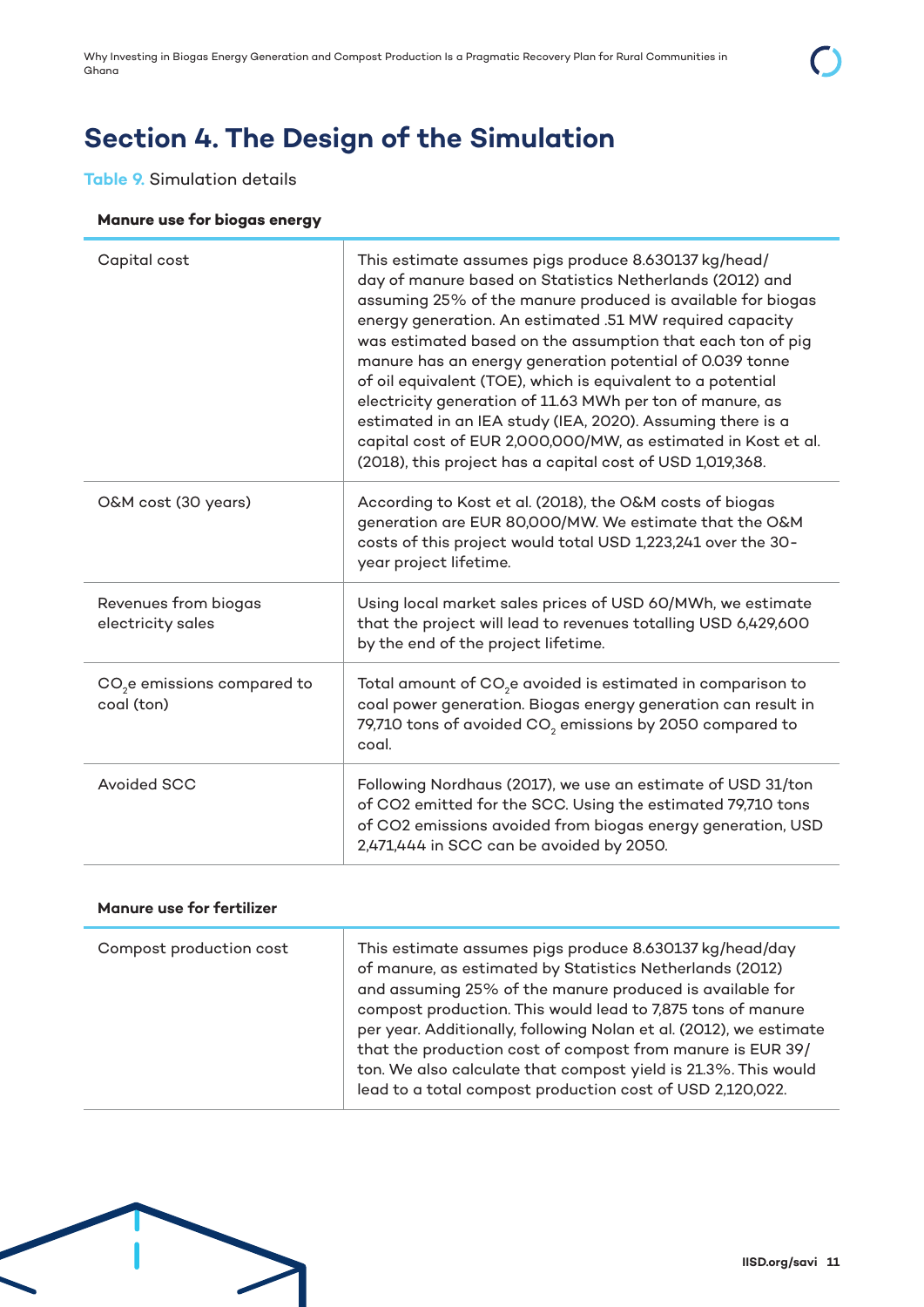| Total revenues from local sales                    | From the same assumptions as above, we assume 7,875 tons<br>of manure produced annually is used for compost production.<br>Based on data from the Italian Composting and Biogas<br>Association (CIC) (2017), we estimate that the sales price<br>of compost is EUR 39/ton. This would lead to a total of USD<br>2,120,022 by 2050.                                                                                                                                                                                                                                                                                                                                                                                                                                                                                                                                                                                                                                                                                                                                                                                                                                                                                              |
|----------------------------------------------------|---------------------------------------------------------------------------------------------------------------------------------------------------------------------------------------------------------------------------------------------------------------------------------------------------------------------------------------------------------------------------------------------------------------------------------------------------------------------------------------------------------------------------------------------------------------------------------------------------------------------------------------------------------------------------------------------------------------------------------------------------------------------------------------------------------------------------------------------------------------------------------------------------------------------------------------------------------------------------------------------------------------------------------------------------------------------------------------------------------------------------------------------------------------------------------------------------------------------------------|
| Avoided nitrogen loadings<br>from pig manure (ton) | This value assumes application of fertilizer of 65 kg/ha/year.<br>This calculation assumes the nitrogen content in pig manure is<br>19.825 kg N/head/year, as estimated by Velthof et al. (2015). It<br>also assumes a 1.7% nitrogen share in compost, as estimated<br>in Foged et al. (2012), and 15% nitrogen share in fertilizer as<br>estimated in Quinn (2019). Foged et al. (2012) also estimated<br>that the dry mass compost in pig manure is 47% and a study<br>by Lorimor et al. (2004) estimates that the water compost<br>in pig manure is 90%. Additionally, 8.82 ton of compost can<br>replace one ton of chemical fertilizer. In total, this leads to an<br>estimated 14,88 tons of nitrogen emissions avoided in nearby<br>waterways.                                                                                                                                                                                                                                                                                                                                                                                                                                                                           |
| Avoided cost of emitting<br>nitrogen into water    | Assuming 1,488 tons of nitrogen emissions are avoided,<br>and assuming a cost of EUR 4.6 per kg per kg of nitrogen<br>emitted into waterways as estimated by Hernandez-Sancho<br>et al. (2009) the total avoided cost of emitting nitrogen into<br>waterways is USD 7,394,095.                                                                                                                                                                                                                                                                                                                                                                                                                                                                                                                                                                                                                                                                                                                                                                                                                                                                                                                                                  |
| Total avoided cost of fertilizers                  | Assuming 1,675 tons of fertilizer can be produced from the<br>available compost, the total amount of compost available over<br>the 30 years is estimated to be 50,280 tons. This simulation<br>assumes 8.82 tons of compost can replace every ton of<br>chemical fertilizer, based on Foged et al. (2012), who note<br>that the nitrogen content of compost is 1.7%, comparing this<br>to the 15% that is typically found in chemical fertilizers. The<br>simulation estimates that this will keep 189.9 tons of chemical<br>fertilizers from being used, hence a total of 5,697 tons of<br>fertilizer can be avoided in total over a 30-period. Considering<br>the cost of chemical fertilizer to be 280 USD/ton, as estimated<br>by Danso et al. (2005), the total avoided cost of this chemical<br>fertilizer is USD 1,595,160 over 30 years. On the other hand,<br>assuming a compost cost of 42 USD/ton, as estimated by a<br>2017 CIC report, the annual 1,676 tons of compost to replace<br>these chemical fertilizers will cost USD 2,118,284 over a<br>30-year period. This means that the price of fertilizer from<br>compost is USD 523,124 more than the cost of chemical<br>fertilizers over the 30-year timespan. |

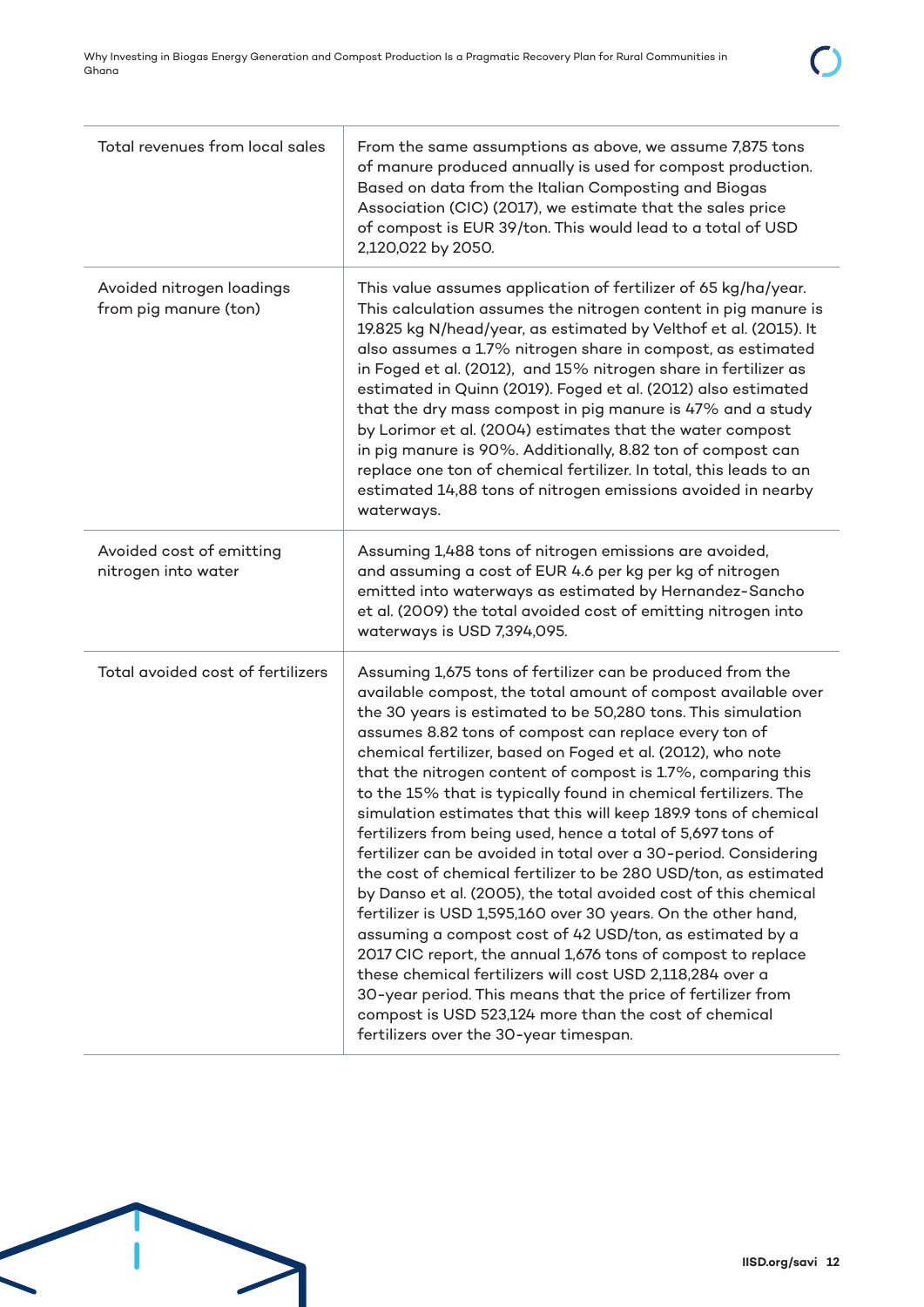# **References**

Danso, G., Dreschel, P., Fialor, S., & Giordano, M. (2005). Estimating the demand for municipal waste compost via farmers' willingness-to-pay in Ghana. Waste *Management 2006, 26*(12), 1400–1409. <https://pubmed.ncbi.nlm.nih.gov/16356706/>

Foged, H.L., Flotats, X., & Bonmati, A. (2012). *Future trends on manure processing activities in Europe* (Technical Report No V. concerning "Manure Processing Activities in Europe" to the European Commission, Directorate-General Environment). [https://www.researchgate.net/](https://www.researchgate.net/publication/267095269_Future_trends_on_manure_processing_activities_in_Europe) publication/267095269 Future trends on manure processing activities in Europe

Hernandez-Sancho F., Molinos-Senante M., & Sala-Garrido R. (2009). Economic valuation of environmental benefits from wastewater treatment processes: An empirical approach for Spain. *Science of the Total Environment 408*(4), 953-957, [https://www.researchgate.net/publication/226890917\\_](https://www.researchgate.net/publication/226890917_Environmental_Benefits_of_Wastewater_Treatment_An_Economic_Valuation) [Environmental\\_Benefits\\_of\\_Wastewater\\_Treatment\\_An\\_Economic\\_Valuation](https://www.researchgate.net/publication/226890917_Environmental_Benefits_of_Wastewater_Treatment_An_Economic_Valuation)

International Energy Agency (IEA). (2014). *Electric power consumption (kWh per capita)-Ghana*. <https://data.worldbank.org/indicator/EG.USE.ELEC.KH.PC?locations=GH>

International Energy Agency. (2020). *Outlook for biogas and biomethane: Prospects for organic growth*. World Energy Outlook special [report.https://www.iea.org/reports/outlook-for-biogas-and-biomethane](report.https://www.iea.org/reports/outlook-for-biogas-and-biomethane-prospects-for-organic-growth)[prospects-for-organic-growth](report.https://www.iea.org/reports/outlook-for-biogas-and-biomethane-prospects-for-organic-growth)

Italian Composting and Biogas Association (CIC). (2017). *Italian Composting and Biogas Association: Annual report on biowaste recycling.* [https://www.compost.it/wp-content/uploads/2019/08/Rapporto-](https://www.compost.it/wp-content/uploads/2019/08/Rapporto-CIC-2017-Eng-v-2.6-web-version.pdf)[CIC-2017-Eng-v-2.6-web-version.pdf](https://www.compost.it/wp-content/uploads/2019/08/Rapporto-CIC-2017-Eng-v-2.6-web-version.pdf)

Kost C., Shammugam S., Julch V., Nguyen H., & Schlegl T. (2018). Levelized cost of electricity renewable energy technologies. Fraunhofer ISE. [https://www.ise.fraunhofer.de/content/dam/ise/en/](https://www.ise.fraunhofer.de/content/dam/ise/en/documents/publications/studies/EN2018_Fraunhofer-ISE_LCOE_Renewable_Energy_Technologies.pdf) [documents/publications/studies/EN2018\\_Fraunhofer-ISE\\_LCOE\\_Renewable\\_Energy\\_Technologies.](https://www.ise.fraunhofer.de/content/dam/ise/en/documents/publications/studies/EN2018_Fraunhofer-ISE_LCOE_Renewable_Energy_Technologies.pdf) [pdf](https://www.ise.fraunhofer.de/content/dam/ise/en/documents/publications/studies/EN2018_Fraunhofer-ISE_LCOE_Renewable_Energy_Technologies.pdf)

Lorimor J., Powers W., & Sutton A. (2004). Manure characteristics. *MWPS, 18*(1). [https://www.canr.](https://www.canr.msu.edu/uploads/files/ManureCharacteristicsMWPS-18_1.pdf) [msu.edu/uploads/files/ManureCharacteristicsMWPS-18\\_1.pdf](https://www.canr.msu.edu/uploads/files/ManureCharacteristicsMWPS-18_1.pdf)

Nolan, T., Troy, S.M., Gilkinson, S., Frost, P., Xie, S., Zhan, X., Harrington, C., Healy, M.G., & Lawlor, P.G. (2012). Economic analysis of pig manure treatment options in Ireland. *Bioresource Technology, 105*, 15–23.

Nordhaus, W. D. (2017). Revisiting the social cost of carbon. *Proceedings of the National Academy of Sciences - PNAS, 114*(7), 1518–1523.<https://doi.org/10.1073/pnas.1609244114>

Quinn R. (2019). Global fertilizer outlook. *Progressive Farmer*. [https://www.dtnpf.com/agriculture/web/](https://www.dtnpf.com/agriculture/web/ag/news/business-inputs/article/2019/12/20/global-nitrogen-market-forecast-2020) [ag/news/business-inputs/article/2019/12/20/global-nitrogen-market-forecast-2020](https://www.dtnpf.com/agriculture/web/ag/news/business-inputs/article/2019/12/20/global-nitrogen-market-forecast-2020)